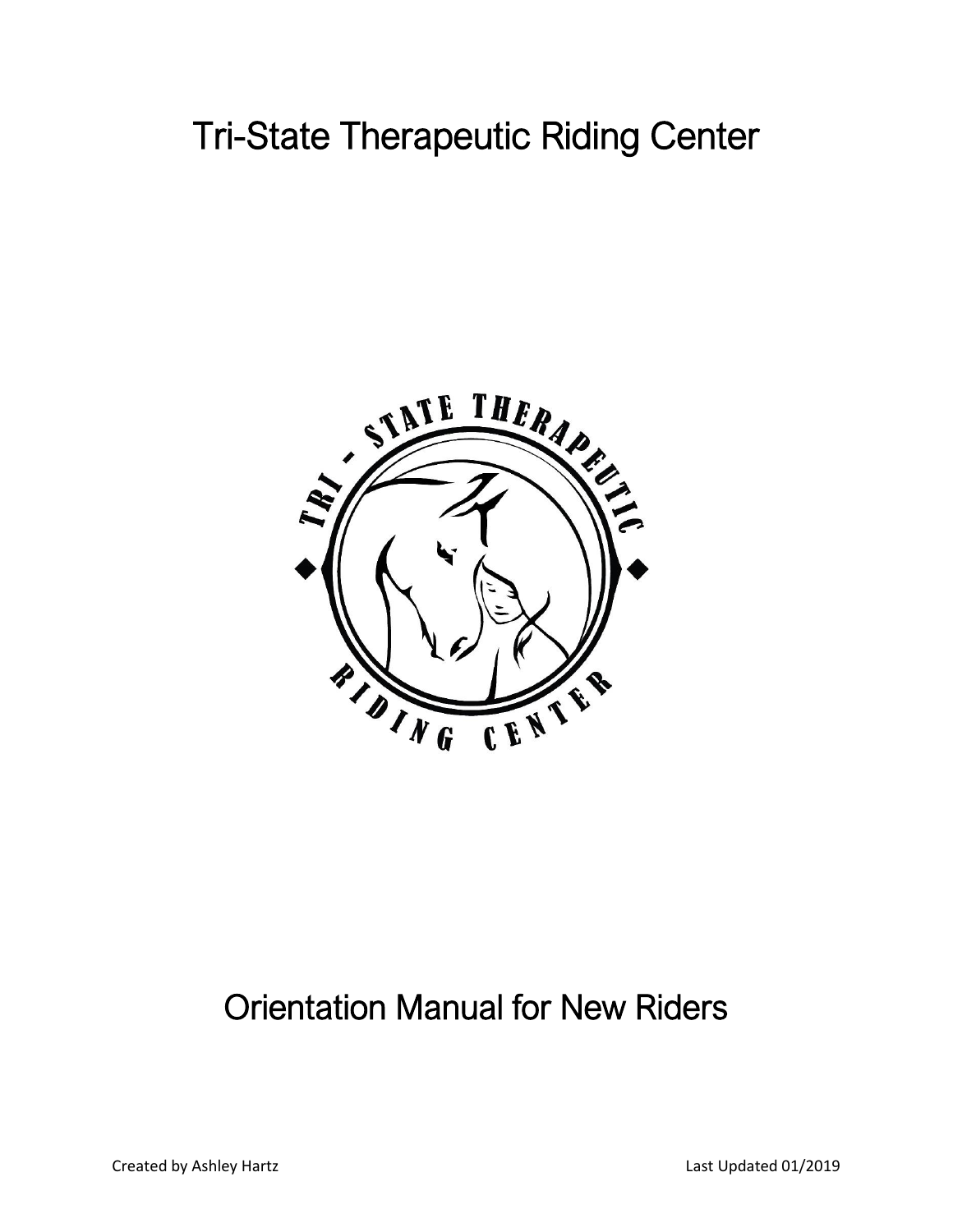## Welcome to Tri-State Therapeutic Riding Center!

**Welcome to our Tri-State barn family!** We are excited to get your family involved in the rewarding, powerful, crazy, and exciting world of horses. Along the way you will have a ton of questions and things may oftentimes feel overwhelming but we are always happy to answer any of your questions and hope this guide will as well.

Tri-State is a very special place where anything feels possible. We look forward to hearing your goals and working toward achieving them. Use this guide to get the best out of your experience and we always welcome feedback to make sure we are meeting your needs.

Tri-State Therapeutic Riding Center's Mission is to provide the opportunity for emotional and physical healing, equestrian education, and fulfillment for physically-, mentally-, or emotionallychallenged individuals of all ages. We pride ourselves on our culture of acceptance, providing individuals with appropriate challenges and being goal-oriented.

We serve over 200 individuals annually and hope to reach even more members of the community. It is our dream to give the community a safe, fun, family-oriented place that can help participants reach their goals both on and off horse.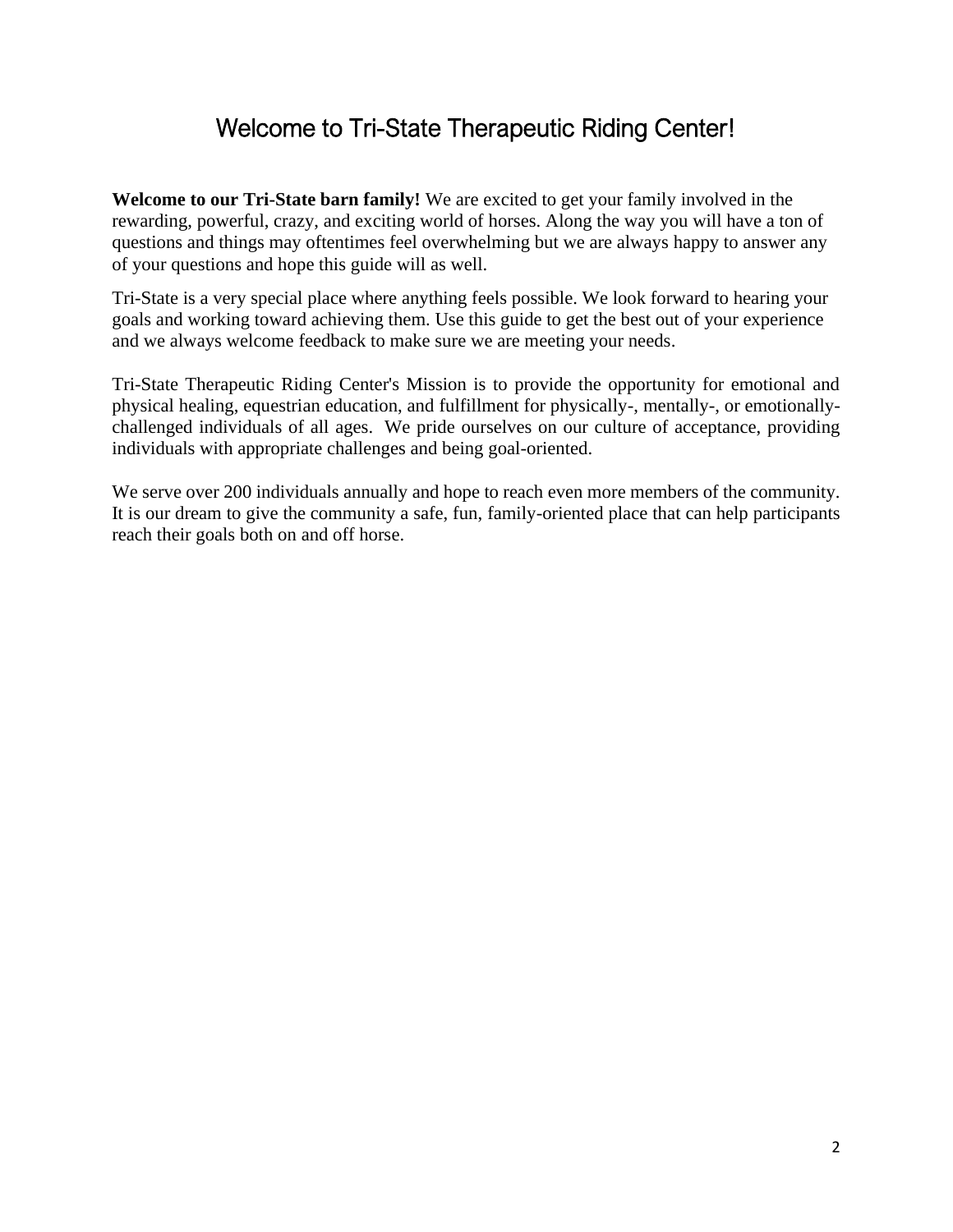## Table of Contents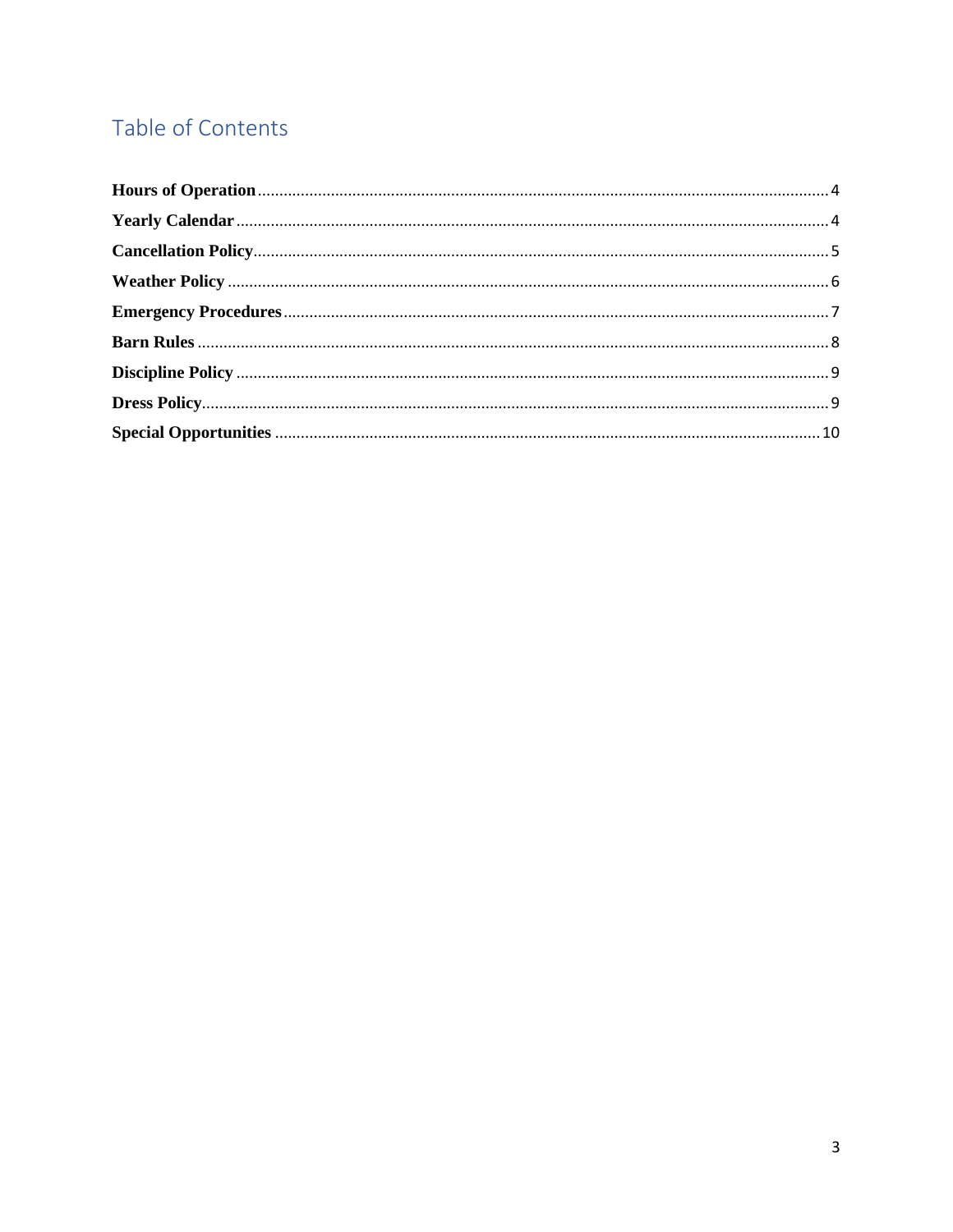#### <span id="page-3-0"></span>**Hours of Operation**

We operate with a flexible schedule around your availability. However, we do not operate outside of the following hours:

Monday-Friday: 9am to 7pm

Saturday: 9am to 2pm

Sunday: Closed

Our instructors are able to make-up and reschedule lessons within business hours and based on their availability and discretion.

#### <span id="page-3-1"></span>**Yearly Calendar**

We have sessions that account for holidays and shut-downs necessary for staff training and development, special events, and horse vacation. Sessions are 5 weeks each so that billing is easier for those paying by session.

If you are paying by the session, it will be based on the following calendar. Please note that there will be announced closures for minor holidays, weather and special events.

Session 1: January through Mid February

Session 2: Mid February through March

Session 3: April through Mid May

Session 4:-- Mid May- June

Session 5: July through Mid August

Session 6: Mid August through September

Session 7: October through Mid November

Session 8: Mid November through December

Closed through New Years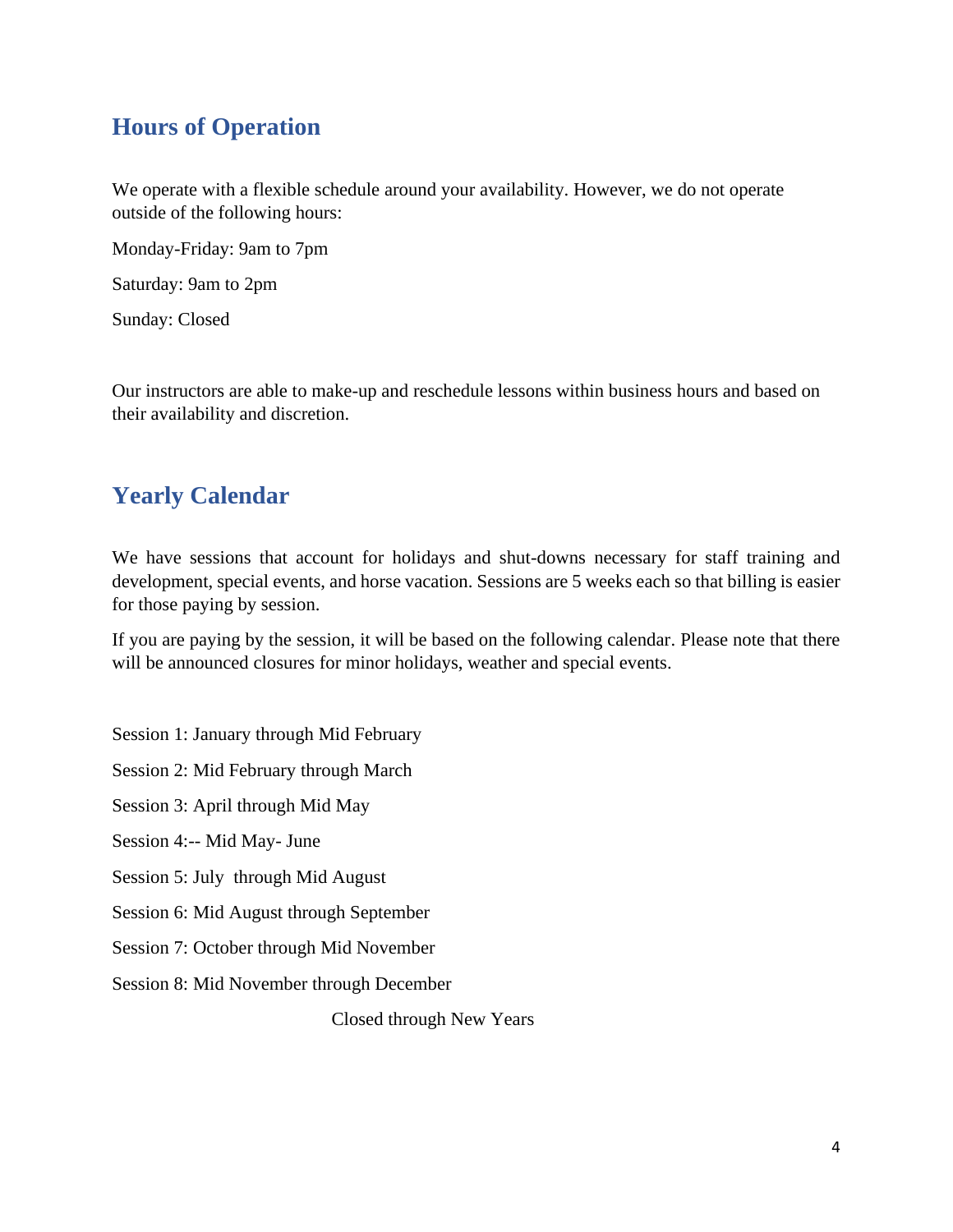### <span id="page-4-0"></span>**Cancellation Policy**

We understand that things happen- they happen on our end too! However, our instructors are very busy and have to be able to plan travel to Tri-State, horse usage, treatment plans, volunteers and many other factors around your lesson time so it is important that we have as much of a heads-up as possible if you cannot make it. With advance notice, we can reschedule your lesson so it is a win-win for everyone!

- 1. If you need to cancel for any reason, please give at least 24 hours notice to your instructor without penalty or questions.
- 2. If it is an emergency- medical or family related, please give as much notice as possible without penalty.
- 3. **If you are canceling the day of your lesson without a documented emergency, we will unfortunately have to charge for the lesson** as we will have to pay the instructor for their time as noted above.
- 4. If you cancel without documented reason 3 or more times within a session, we will have to give your lesson slot to someone on our waiting list and can discuss fitting your rider in one of our make-up time slots.

Again, we understand things happen. We are also not excused to the cancellation policy. Our instructors are held to this cancellation policy:

- 1. Instructors are to give 24 hours heads-up to reschedule a lesson.
- 2. If an instructor has to cancel last minute, it will be related to one of the reasons on our cancellation policy procedures:
	- a. Horse related emergency. This means the vet is coming out for one of our horses in severe condition. We certainly do not want riders seeing a horse in severe condition. If it is not a severe emergency and a volunteer or another instructor can handle the appointment we will not cancel your lesson.
	- b. Personnel/rider/visitor emergency. This means one of our riders, volunteers or instructors themselves needs immediate medical attention.
	- c. Weather related cancellation (see policy below)
	- d. Special Event at Tri-State Therapeutic Riding Center. These events are generally posted so you would be aware long before the 24 hours prior to the lesson affected. However, instructors, to the best of their memory, should give a reminder 24 hours prior.
	- e. Acute illness/injury of instructor. We do not want your child exposed to the flu or anything contagious.
	- f. Safety concerns- lack of volunteers, questionable horse behavior (they have their days too!), electrical issues, etc.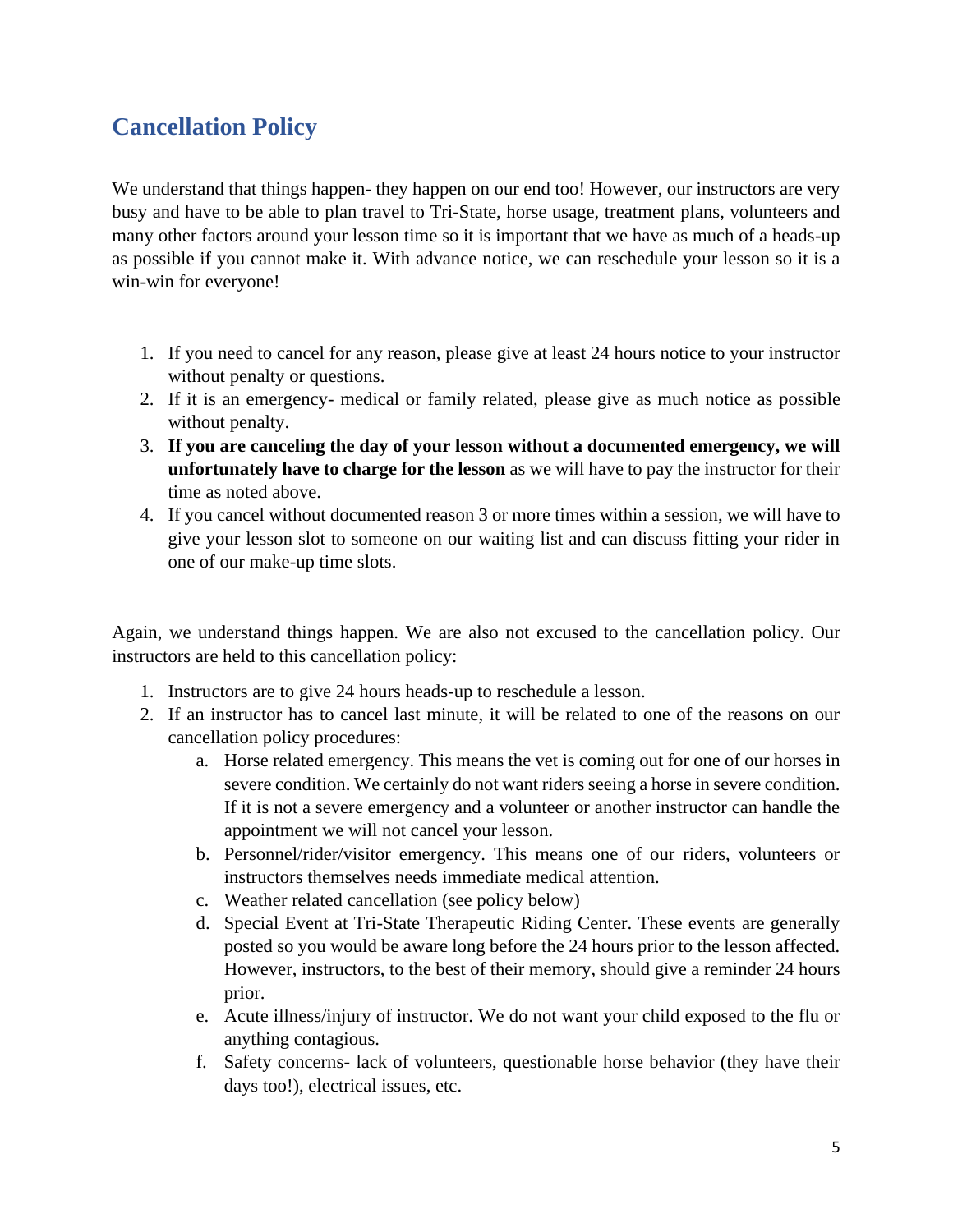Your instructor will contact you as soon as there is a concern related to cancelling. When possible, you will be given the option to ride with another instructor if one is available OR to reschedule. If another instructor is not available you will be given the option to reschedule.

If you are concerned with your instructor's cancellations or they become frequent, please call the director and we will resolve the issue.

## <span id="page-5-0"></span>**Weather Policy**

Horses are very sensitive to the weather. Although TSTRC is an indoor facility, this is still considered an outdoor sport and we need to do everything possible to keep your child safe.

We cancel during the following weather:

- 1. Thunder/lightning/heavy rain/high winds. Horses get very nervous in this weather and it is simply not safe to ride until the storm has passed for at least 30 minutes. If a storm pops up during a lesson, riders will be dismounted and separated from the horses for their safety.
- 2. Winter weather- snow, hail, ice. We do not want people driving in concerning weather.
- 3. Extreme heat/ Heat index too high. We use the following chart to decide. Our horses are older and often have health issues so generally above 120 we do not ride as they get affected more easily.



4. Extreme cold- generally if it is close to or below freezing we will not ride as it is miserable for our horses' joints, instructors and the riders themselves.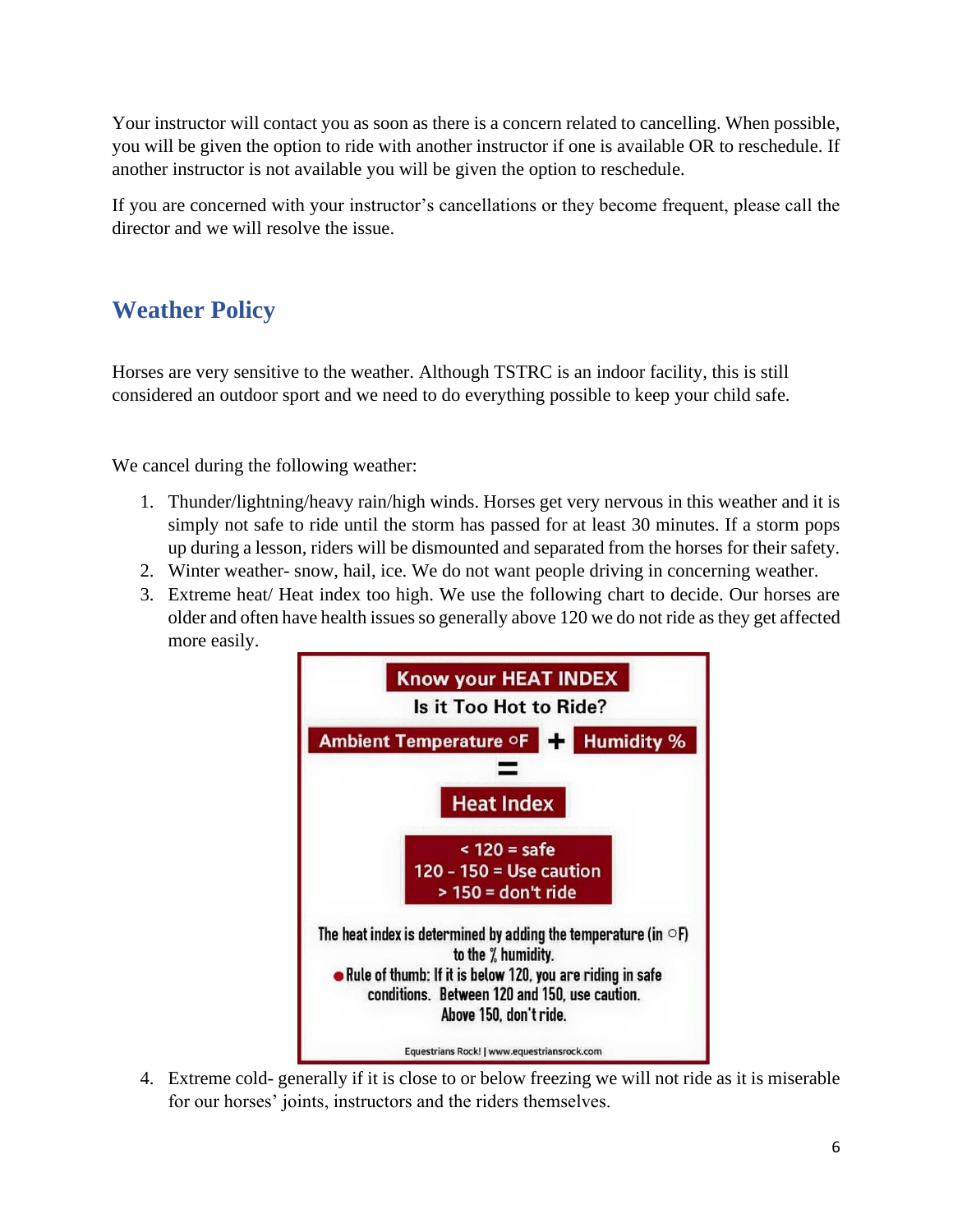- 5. Tornado watches/warnings
- 6. Flood watches/warnings

#### <span id="page-6-0"></span>**Emergency Procedures**

Please be aware of the following emergency procedures:

In the case of a fall:

Instructor will give instructions to those around. Someone will be assigned to handle the horse, instructor will attend to the rider and, as needed, instructor will assign someone to call 911. If the fall is not serious and the rider can re-mount, they will do so after the horse has been assessed for safety and given the circumstances. If the rider appears hurt, they will not re-mount and instructor will follow-up on medical treatment given. An incidence report will need to be signed by parents, volunteers and instructor.

In the case of fire:

Volunteers will guide parents, riders, and visitors through the nearest exit and to the campground parking lot (below the barn). Instructor will assign someone to call 911 and volunteers will release the horses without bridles.

In the case of severe weather:

Riders will be dismounted from horses and escorted to the office to be safe. Horses will be released or stalled based on instructor's decision but riders will not assist for safety reasons.

In the case of a threat of violence:

Riders and families will exit through the nearest exit and leave the property, instructor will inform if someone needs to call 911. They will be contacted after the incident to process what happened and ensure everyone is safe.

Thankfully, these incidents are not common at TSTRC, however preparedness is necessary in the case that something was to happen. Take note of all exits while you are at the barn and be aware of the plan.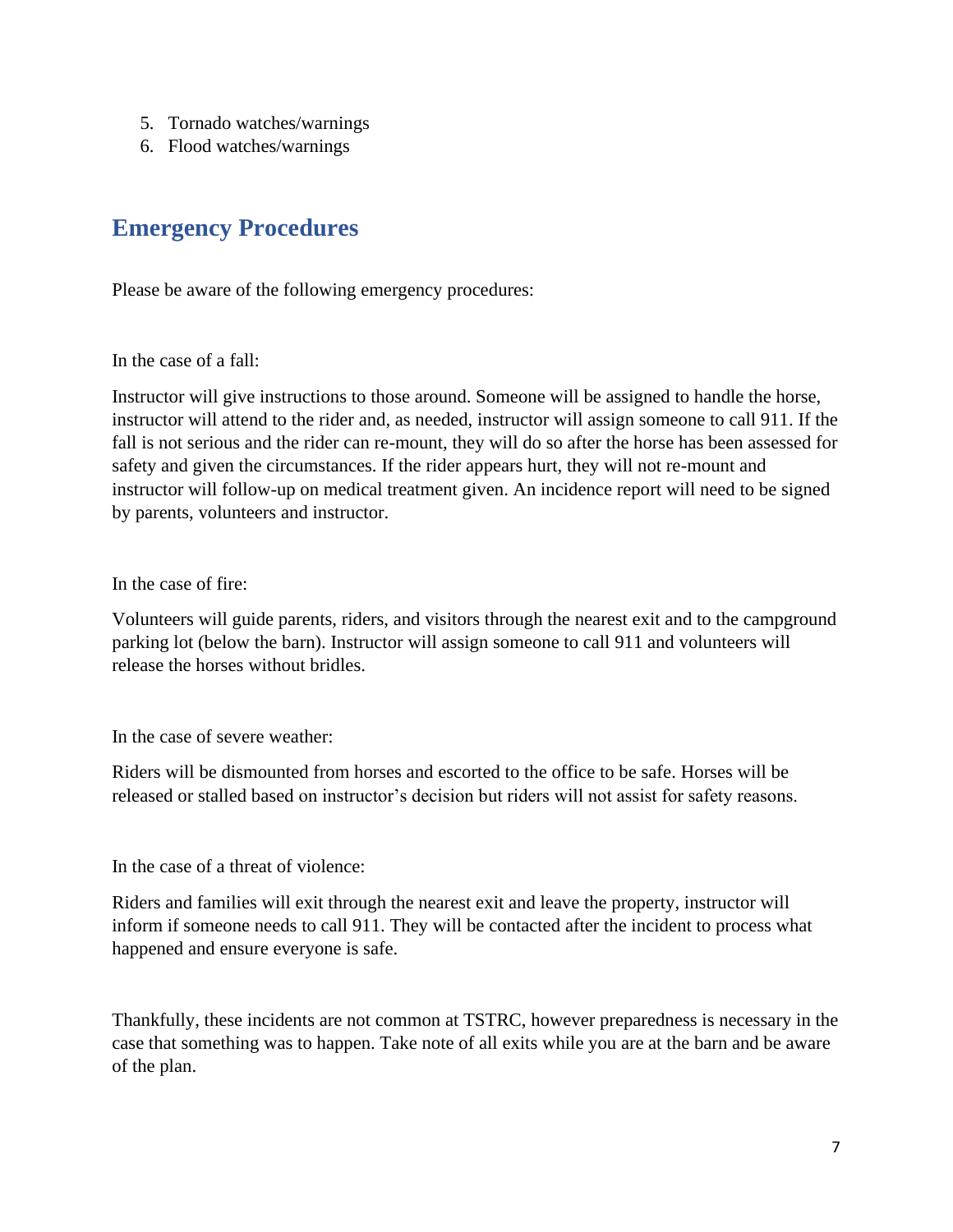#### <span id="page-7-0"></span>**Barn Rules**

The barn is an exciting place to be, but there are so many ways to get hurt or in a sticky situation. Our barn rules are designed to keep everyone safe and the atmosphere relaxed so that our riders and horses can concentrate on their goals and make the most of their time. These rules are not allencompassing and we ask that you respect what the instructor asks.

- 1. Cigarette smoking, cigar smoking, vapes and pipe smoking are prohibited anywhere on property.
- 2. No drug, alcohol or weapon use will be allowed on property. If you are found to be intoxicated or carrying a weapon you will be removed from the property at once.
- 3. No vulgar language or offensive remarks. We practice inclusion and acceptance and do not discriminate.
- 4. No verbal, physical or sexual harassment of anyone will be tolerated.
- 5. Respect confidentiality of all participants in the program: do not discuss who is in the program, take/post photos unless expressed consent is given by their family.
- 6. NO hitting, biting, hair pulling, or spitting at horses, volunteers, other riders, instructors or visitors.
- 7. Children under the age of 13 are to be under adult supervision at all times. Children are not allowed to climb on the farm implements or fences. No running, yelling or boisterous play, especially when horses are present.
- 8. Please clean up after yourself around the barn and in the bathrooms. Food and drink are allowed in the property and in the barn but we ask that you dispose of them appropriately.
- 9. Please make sure all tack, brushes, saddles etc are picked up and placed back in the respective area. Anything you or your child has moved needs to go back.
- 10. Drive slowly and please leave designated handicap parking spots to those who need them.
- 11. Helmets are required by all riders unless medical professional has signed-off and your case has been reviewed.
- 12. Please do not enter the pastures without permission or assistance of the instructor or a designated volunteer.
- 13. NO DOGS ALLOWED unless they are service dogs.
- 14. Please do not feed the horses unless supervised by your instructor.

Help us make the farm a fun, friendly, supportive environment for all! Be nice to others, both people and horses, no exceptions. Treat other riders, staff, volunteers, family, and guests with the same kindness and respect with which you would like to be treated, while on the farm, at shows or clinics and on social media.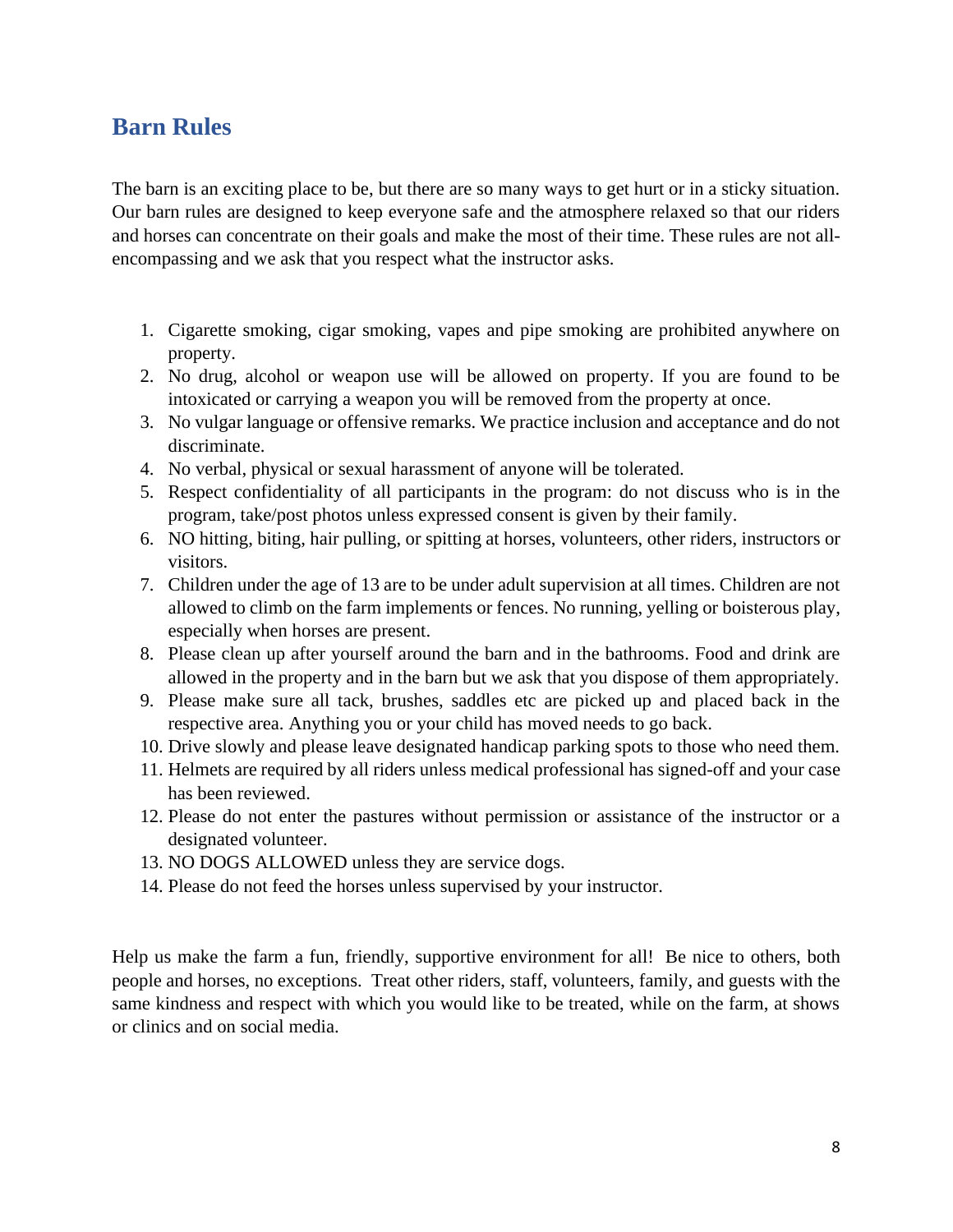### <span id="page-8-0"></span>**Discipline Policy**

Our goal is to have a safe, fun time at the barn. Very rarely do we find that someone is not fitting in with our barn family. However, our rules are important and there for a reason and if we believe we cannot keep your rider or our other riders safe, we may have to determine if their continued participation in the program is appropriate.

Our progressive discipline process has six steps of increasing severity. These steps are:

- Verbal warning
- Informal meeting with Instructor
- Formal, written warning
- Formal disciplinary meeting with program director
- Suspension from program for a set time period
- Dismissal from program

Different offenses correspond to different steps in our disciplinary process. For example, minor, one-time offenses (e.g. not cleaning up after oneself) will trigger Step 1. More severe violations (e.g. bringing a weapon) will trigger step 6.

Program Director may skip or repeat steps at their discretion. Our barn may treat circumstances differently from that described in this policy. But, we are always obliged to act fairly and lawfully and document every stage of our progressive discipline process.

#### <span id="page-8-1"></span>**Dress Policy**

Everyone at the barn needs to dress appropriately for a therapeutic and barn setting.

- 1. Barns are dirty- please wear something you do not mind getting dirty and possibly staining.
- 2. Dress for the weather, but those riding need to zip up jackets so they do not get caught on anything.
- 3. Closed-toed shoes are REQUIRED. This can be sneakers but ideally it would be a boot with a small heel. We cannot let people with sandals near the horses as it is a safety risk.
- 4. We suggest long pants for comfort but they are not a requirement.

We provide helmets!